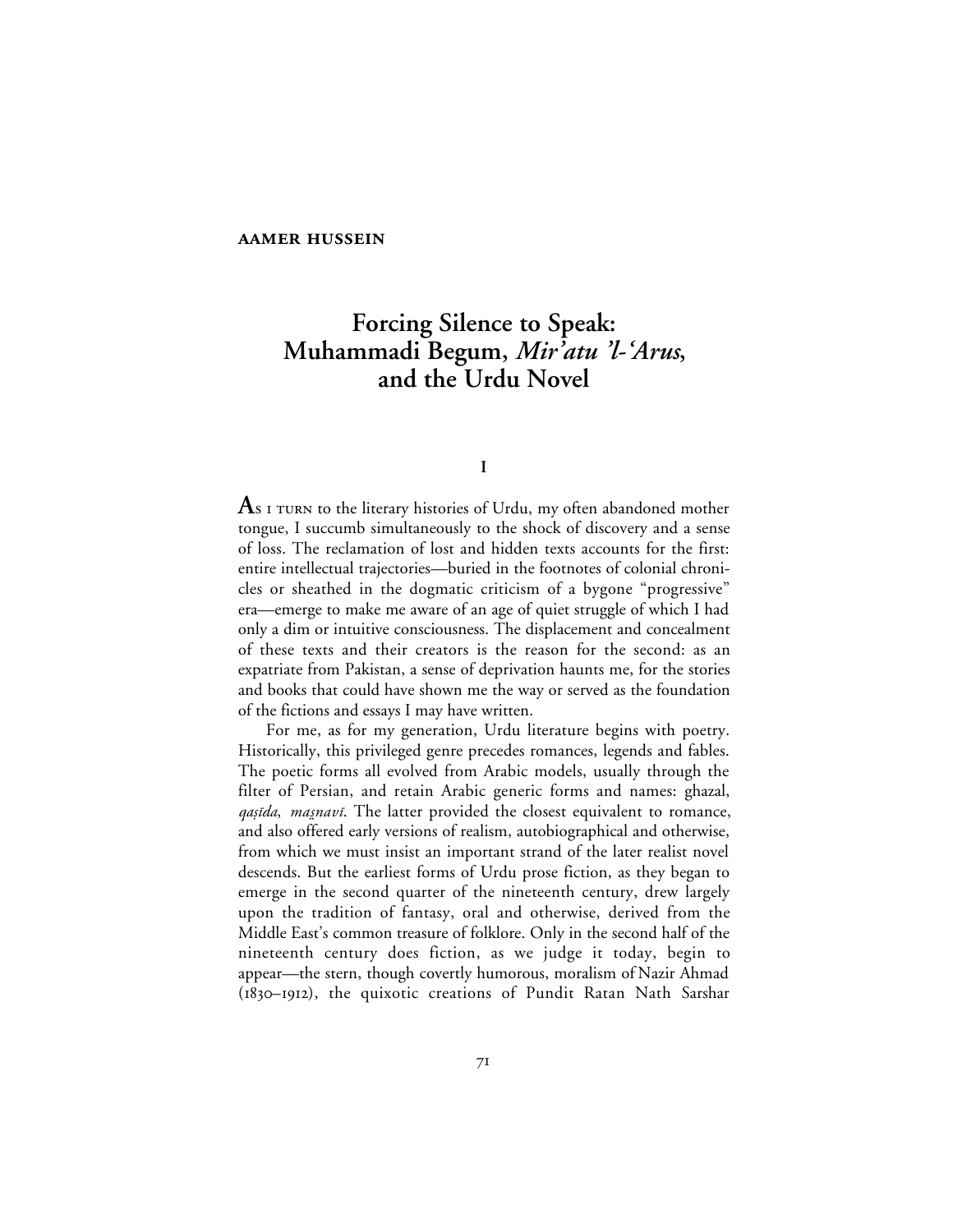$(1846 - 1902)$ , the liberal Islamism of Abdul Halim Sharar (1860–1926), the picaresque of Mirza Muhammad Hadi Ruswa (1857-1931). Sharar is mainly remembered for his evocations of the great days of Islam, and his Middle Eastern settings, though his best works are set in realistic north Indian Muslim milieus; Sarshar used India as background, but was inspired by Cervantes, and thus returned, consciously or unconsciously, to Middle Eastern forms of narration. Of these writers, whose work spans half a century, only Ruswa has been given adequate critical acclaim, as the first modern novelist of the language.<sup>1</sup> Nazir Ahmad, whose importance as a stylistic innovator and embryonic realist is conceded, is nevertheless consistently discussed as a conservative colonial lackey by the critics of the left. And yet it was Nazir Ahmad who first raised, albeit with diffidence, the question of women and change in the context of a living social situation. This, in itself, is enough to reevaluate his importance; for predictably, the absence of women's voices amongst those of the founding fathers of our fiction is a deafening echo.

This absence, though, was amply compensated by the appearance of the radical and feminist novelist Ismat Chughtai in the 1940s, fully armed, like Minerva, with the weaponry of Marx and Freud. In her wake came other voices; in any history of contemporary Urdu literature the names of major women writers who refuse to consider gender a restrictive category abound.

But where did it begin? As a migrant, I have always looked to literature for records of the subversive and subaltern voice—and the only early woman writer who stealthily revealed herself was Hijab Imtiaz Ali, a fabulist of the thirties who, in spite of a feminine first-person vein of social and sexual criticism in her short stories, hardly compared with her contemporaries in China or Japan, for example. But a thesis on the Urdu novel submitted in 1939 by Shaista Akhtar Banu Suhrawardy (later Ikramullah—the first Muslim woman to gain a doctorate from the University of London)<sup>2</sup> gave me, a few years ago, a partial answer to my question. An Urdu collection of essays on writing women had led me back to Suhrawardy, who claimed that women writers had, in the first

 <sup>1</sup> For a discussion of Ruswa and some of the other early narrative fiction writers, see Ralph Russell, "The Development of the Modern Novel," in his *The* Pursuit of Urdu Literature (London: Zed Books, Ltd., 1992), pp. 83-111. - Eds.

<sup>2</sup> It was later published as *A Critical Survey of the Development of the Urdu Novel and Short Story* (London: Longmans Green and Co., 1945). — *Eds.*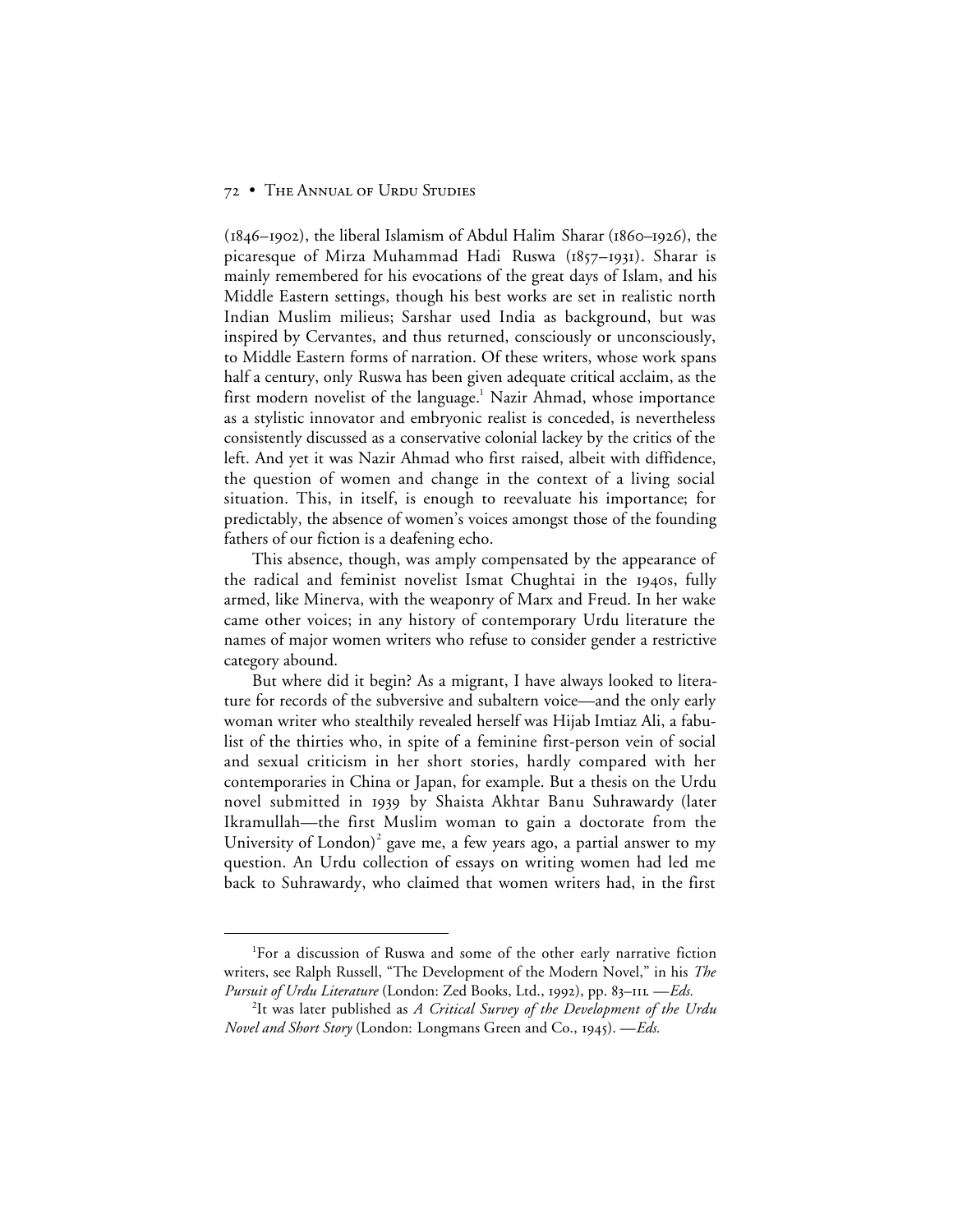## AAMER HUSSEIN • 73

decades of the century, proved to be the preeminent practitioners of the form. But the names she mentioned have been erased from the present canon, bar that of Nazr Sajjad Hyder ( $1894-1967$ ), who was known as one of her time's foremost novelists. But even Hyder is now only known as the mother of her daughter Qurratulain Hyder, who is Urdu's greatest living prose writer and the only literary figure who has constantly, if not analytically, signposted the pioneering presence of women in Urdu literature's evolution. Nazir Ahmad, whom Suhrawardy admired greatly, was according to her the inspiration for these early women writers—the first of whom, Muhammadi Begum, wrote her first novel in 1902. $^3$  This, according to Suhrawardy's thesis, was *Sharif Bētī* (The Noble Daughter); she holds that it was inspired entirely by Nazir Ahmad's first novel, the classic Mir'ātu 'l-'Arūs (The Bride's Mirror; 1869), written in the aftermath of the so-called Mutiny of  $1857$ , in the repressed turbulence of the  $1860s$ . Nazir Ahmad's novel insists, humorously and affectionately, upon the need and importance of education for women. His heroine, Asghari, is a paragon of the required virtues of Indian Muslim womanhood: chastity, charity, piety and thrift. She is also highly literate, resourceful, shrewd, self-willed, independent and, when required, wily—qualities essential in a male-dominated world which, though he accepts it with a pragmatism characteristic of his culture, Nazir Ahmad only ambiguously condones. In fact, his heroines, who demurely mouth the moral principles of that world, consider themselves innately superior to their men as managers, administrators and ethical beings. Nazir Ahmad, though much criticized for his failure to articulate a condemnation of the colonial system in his fiction, actually highlights a significant social and intellectual trend of his time: the search for new-found cultural pride amongst the defeated, weary Muslims of the Subcontinent. Thus, perhaps in spite of his supposed conservatism, Nazir Ahmad may just as well be recognized as a seminal figure in the formulation of a nascent ideology of modernity and national liberation. With wit and irony, he struggles in his writings against the outdated and restrictive practices that had accumulated in the name of religion and tradition as a result of subjugation and colonialism and were holding back his people from progress. From within his scripturally sanctioned framework, Nazir Ahmad was quick to see that the predominant evil of his community was the growing ignorance, and resulting misuse, of religious doctrine and the Qur'an's egalitarian

 $\frac{1}{3}$ <sup>3</sup> For a discussion of Muhammadi Begum, see *ibid*, pp. 123–30. — *Eds*.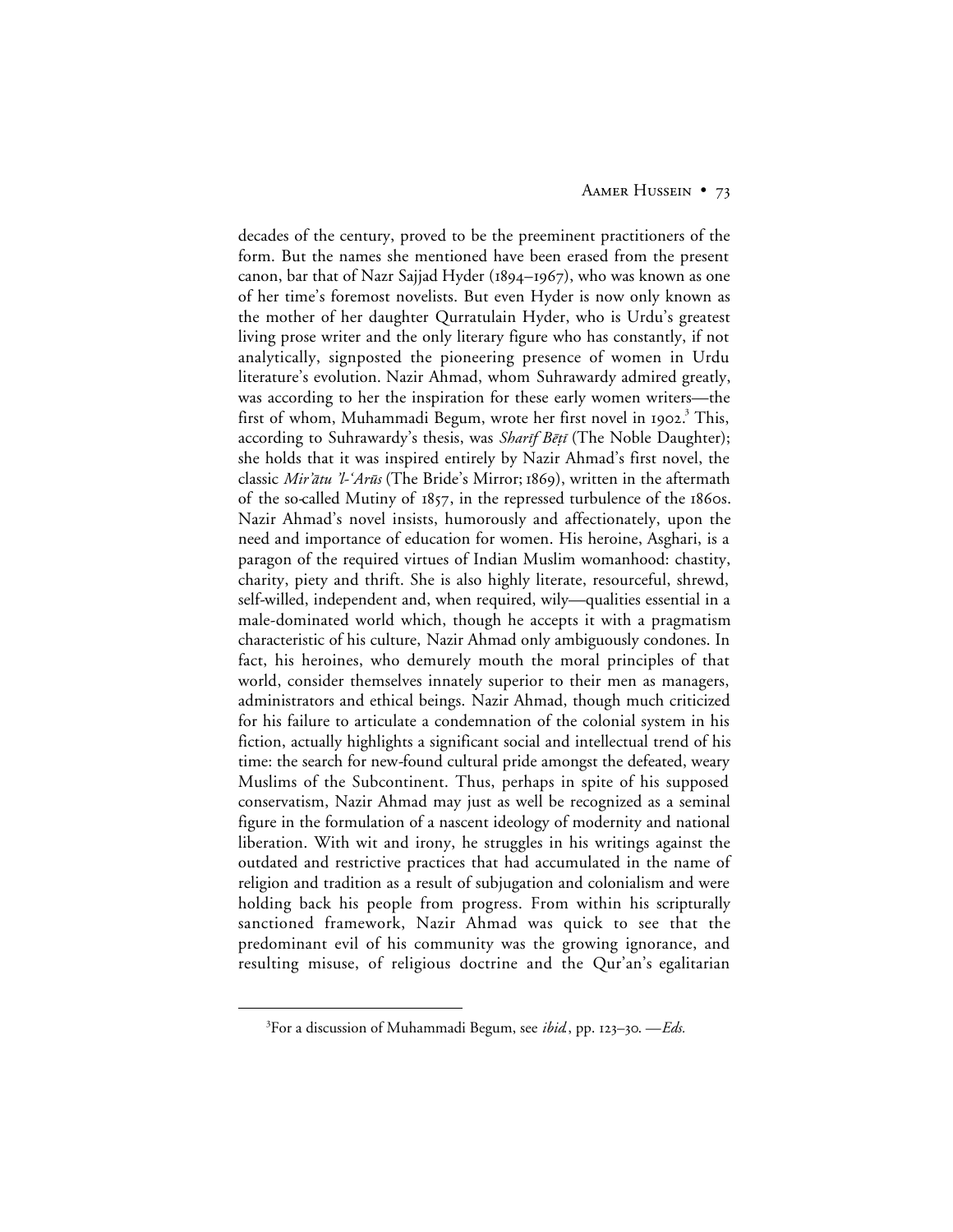message, and even more importantly, the neglect of those Islamic laws that, far from negating them, upheld the basic rights of women.

Reading Nazir Ahmad at the close of the following century, I cannot help but note that the importance of his work is not merely restricted to the elegance of his style or his unerringly accurate portrayal of a society, struggling against decline. With regret, I remark that today's obscurantists who wage wars in the name of faith, using misinterpreted religious texts as arms and ammunition, have much to learn from him. Many of the oppressive practices that Nazir Ahmad decries have vanished, and the obscurantists perhaps would wish to reinstate them. Their disappearance is due, in large part, to Nazir Ahmad and his fellow-reformists. But it owes far more to his literary "daughters," many of whom would have regarded with pride those scholars—Fatima Mernissi of Morocco, Leila Ahmed of Egypt, Kishwar Nahid of Pakistan—who today work unceasingly to wrest from the hands of the self-appointed arbiters of Islam the interpretation of its laws, offering instead insights that are fresh, enlightened and pragmatic.

But how can the figure of Nazir Ahmad—who, at very best, we regard from our liberal perspective as a benevolent paternalist—have influenced his successors, many of whom were to declare their colors as feminists in the second decade of the century, when even in the imperialist Europe of the time feminism and the practice of fiction could in no sense be seen as synonymous? The answer, perhaps, lies in the fact that the educated, thinking heroines of Nazir Ahmad reflected not only his reformist ideology or his fantasies, but a growing truth of which, as a realist, he was aware. Faced by a world in which the ancient stable order had changed and their men were increasingly leaving home in search of employment in the colonial services, women were responding to what was, more than an idealistic project, a practical necessity by becoming managers of large households and their commerce. Sequestered in the customary purdah, they could act only by obtaining an education that would enable them to gain a measure of autonomy at least within their homes. This is, to some extent, the reason why Nazir Ahmad's highly respectable Asghari opens, with remarkable success, a school for the daughters of the rich.

It is the centrality of the *maktab*, Suhrawardy holds, that links Muhammadi Begum's Sharif Bēți to Nazir Ahmad's classic. But, as she comments, the milieu to which Muhammadi Begum's heroine Sharifunnisa belongs is humble: it is, in fact, one of deprivation and near destitution. Like Asghari, Sharifunnisa sets up a school for affluent girls, but not as a pleasant occupation; she is driven to it by need. Asghari is a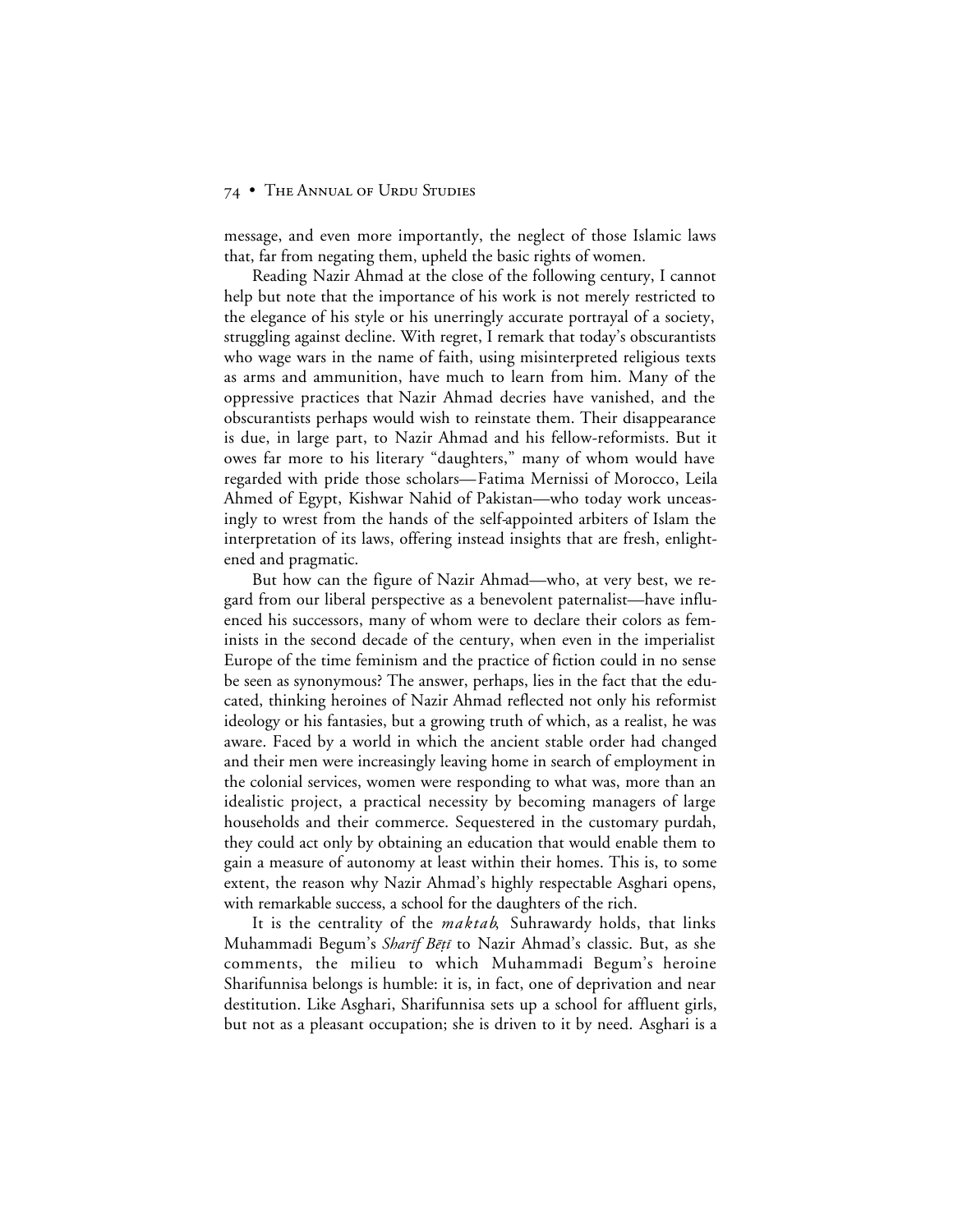### AAMER HUSSEIN • 75

married woman who disdains the commercial benefits of learning. Sharifa is an unmarried teenager; her father, a petty government clerk, is dead of sickness and her mother mad; her brothers, younger than herself, incapable of earning. To feed herself and her family, she first resorts to her mother's secret profession of sewing and embroidery—though poor, the genteel morals of the family forbid them from trafficking with commerce and trade. Then her reputation for literacy—she is self-educated—prompts the aristocratic women who patronize her to ask for her services as a tutor to their daughters. She consents; but, afflicted still with the residual proprieties inherited from her genteel mother, she refuses to leave her home and proclaim her need: thus, a school is created in her own house. We must also note that in her endeavors she is aided by an old working class woman, untrammeled by the confinements of the veil, who shrewdly divests Sharifa of her lower middle-class proprieties and encourages her to work, without, however, causing her to break the boundaries of her purdah. It is the appeal of money to Sharifa's thrifty nature, and the possibility of educating her brothers, which makes of her the first educated single and entirely self-supporting working woman in Urdu fiction. She nevertheless remains apparently quite conventional in perspective, unlike the subversive Asghari who uses the status quo to her own advantage. She believes that her considerable achievements are for the benefit of her brother; her own autonomy is only marginally important. And in her piety—as a Western student of literature recently observed—she attributes her luck to divine providence and not to her own efforts or the help of the old woman. Yet a careful reading of the text—subtle, delicate and witty though it is—reveals another coded, religious message. God, we know, helps those who help themselves—but here, we are led to believe, He only helps those who do help themselves, and the help that comes from Him comes through others. So neighborly compassion is a sublime virtue, and it is mostly possessed by women and the poor. Providence, we can assume, also respects working women, puts few obstacles in their way, and eventually rewards them: Sharifa's doubts about her projected work have to do with the social and her position in it, not with God, His Prophet, His Holy Book. An interesting footnote to Muhammadi Begum's view would come from the theologian Maulana Ashraf Ali Thanawi ( $1864-1943$ ), considered conservative by most, in his guidebook for women, *Bihishtī Zēvar*.<sup>4</sup> Exhorting them to work and enjoy

 $\overline{4}$  ${}^{4}$ For a partial translation of this work, with commentary, see Barbara Daly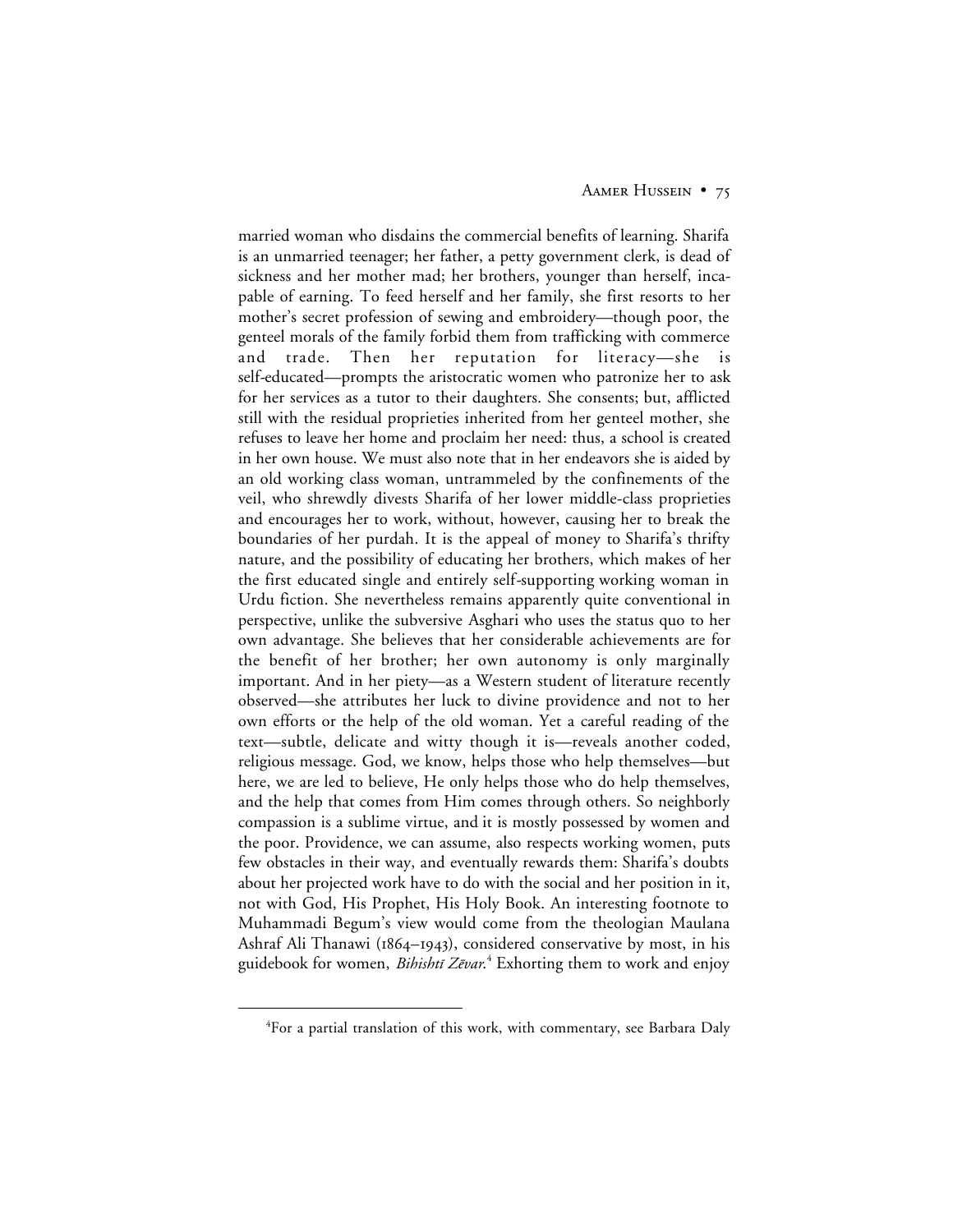the results of their endeavors, he enumerates the professions (including teaching, calligraphy, and book-binding) that were open to God-fearing women who did not want to leave their homes, and cites the example of Zainab, one of the Prophet's wives: a renowned craftswoman, she worked with her hands and was praised for her charitable nature.

It is at this point, however, that I have to depart from Suhrawardy's reading of Urdu fiction's founding mother's writings. For the Sharif Bētī, upon which the case for the "derivative" nature of its author's fiction rests, is no doubt a tribute to her great predecessor; but far from being Muhammadi Begum's first novel, it is, as its preface reveals, the last of her dozen or so books (which, as Suhrawardy also details, include various works of non-fiction too). It was written in 1908, a few months before her death from what we can assume was influenza at the age of thirty. The writer and the publisher designated it not as a novel but "a tale for young girls"—the generic designation used for all Muhammadi Begum's fiction is the Arabic-derived "qiṣṣa," never the westernized "roman" or "novel" or the modernist "*afsāna*." Thus, the significant and—as we shall see—highly original achievement of Muhammadi Begum has been negated by the chronological error of a twenty-four year old Muslim woman scholar who, writing in English, in an English academy, in colonial times, did her a disservice along with the service she sought to render for her and their shared mother-tongue.

**II**

In 1994, fifty-five years after Suhrawardy submitted her thesis and influenced every critic—all women and woefully few—who mentioned Muhammadi Begum in their surveys of Urdu fiction, I found Muhammadi Begum's three novellas and one collection of essays, after a long search in the very university where I teach Muhammadi Begum's language and mine, and from which Suhrawardy graduated. (Later, I would piece together the writer's life from a variety of fragmented sources, most important of them Gail Minault's long socio-historical

 $\overline{a}$ 

Metcalf, *Perfecting Women: Maulana Ashraf 'Ali Thanawi's* Bihishti Zevar (Berkeley: University of California Press, 1990). - Eds.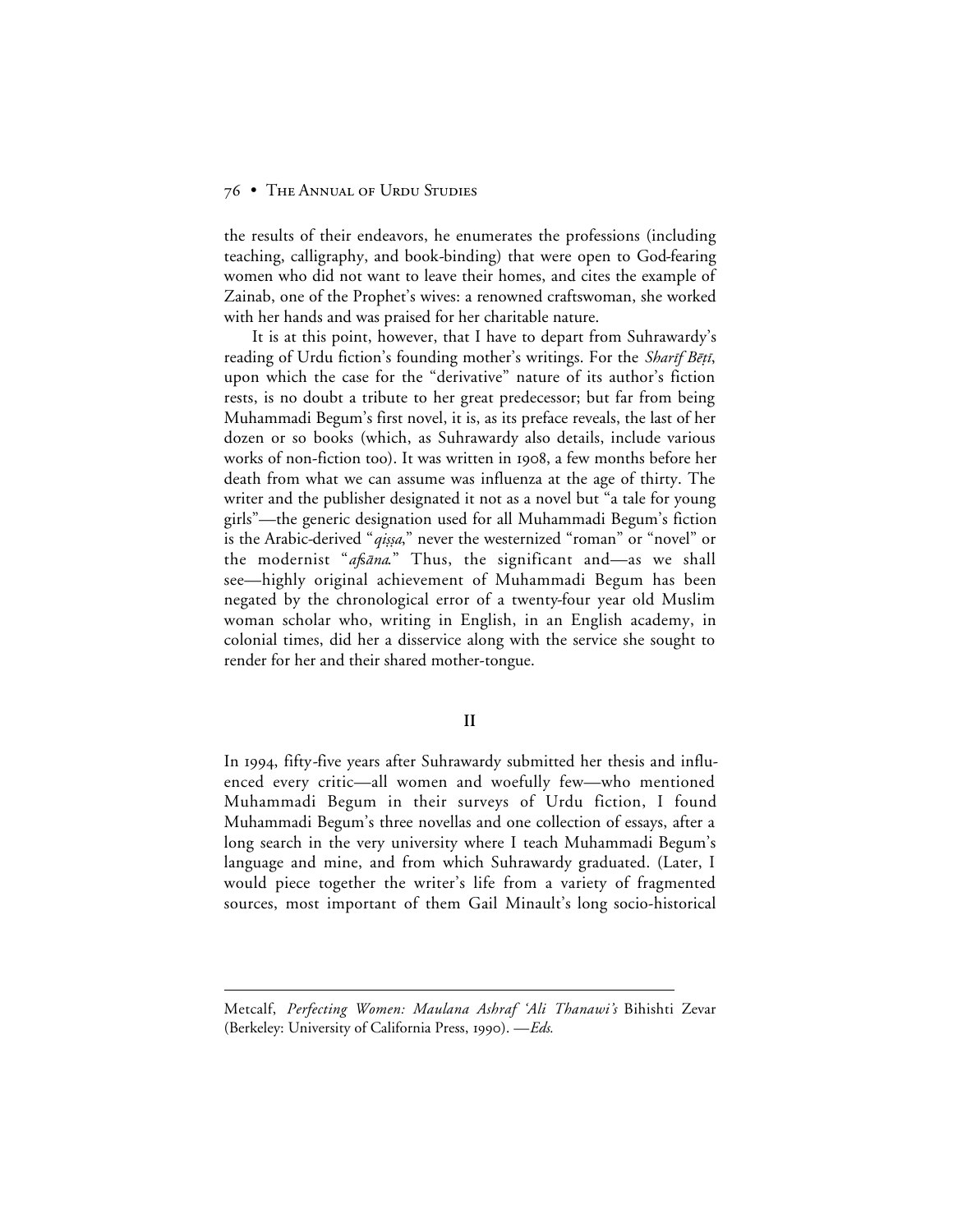## AAMER HUSSEIN • 77

essay,<sup>5</sup> particularly informative for those who favor a biographical approach. Minault does not examine Muhammadi Begum's fiction, summarizing for the most part Suhrawardy's synopses, and sees her mainly as Mumtaz Ali's companion and a pioneering woman journalist.) Two days of intensive reading were enough to revise Suhrawardy's mistaken chronologies, for the archives of soas had unearthed the first edition of *Ṣafīya Bēgam* (Lady Safiya), actually Muhammadi Begum's first novel, clearly dated 1902 on the cover above the publisher's imprint.

The date of the supposed first novel, of which I located a reprint, is reported, as I have mentioned, in its preface. This was written by Sayyid Mumtaz Ali ( $1860-1935$ ), the author's publisher, who—as I was soon to find out, though he does not mention it—was also her husband, a highly respected Islamic scholar who had settled in Lahore. Mumtaz Ali was the author of *Huqūq-e Nisvān* (Women's Rights), a work of Qur'anic interpretation in favor of women and of reciprocity in gender relationships. He also founded a publishing house, and published Tehżīb-e Nisvan,<sup>6</sup> one of the earliest, most enterprising and celebrated Urdu magazines for women, which Muhammadi Begum would edit singlehandedly from her marriage in 1897 until her death some eleven years later. Mumtaz Ali, though a regular contributor, offered no editorial interference or censure. In 1898, he published the work which remains the most radical on gender and Islam to appear during colonial times; its candor has rarely been equaled since by any male purporting to speak in tones of religious scholarship and authority. In it, he argues for equal rights of divorce and mandatory alimony in all cases for women, the abolishment of polygamy, and free access to public space with nominal and minimal veiling (i.e., a head covering)—if insisted upon by traditionalist women—instead of the confinement within which women suffered and with which they continued to collude. Passages from the Qur'an are quoted in their entirety and careful interpretations of their meanings offered in a moderate light. Much of his attention is focused harrowingly on women tortured, ignored, unilaterally repudiated and sometimes even driven to suicide or death by husbands who, though they

 $rac{1}{5}$ <sup>5</sup>"Sayyid Mumtaz 'Ali and *Tahzib un-Niswan:* Women's Rights in Islam and Women's Journalism in Urdu," in Kenneth W. Jones, ed., *Religious Controversy in British India, Dialogues in South Asian Languages* (Albany: State University of New York Press, 1992), pp. 179-99. -*Eds.* 

 $^6$ It was a weekly magazine which lasted from 1898 to 1949. — Eds.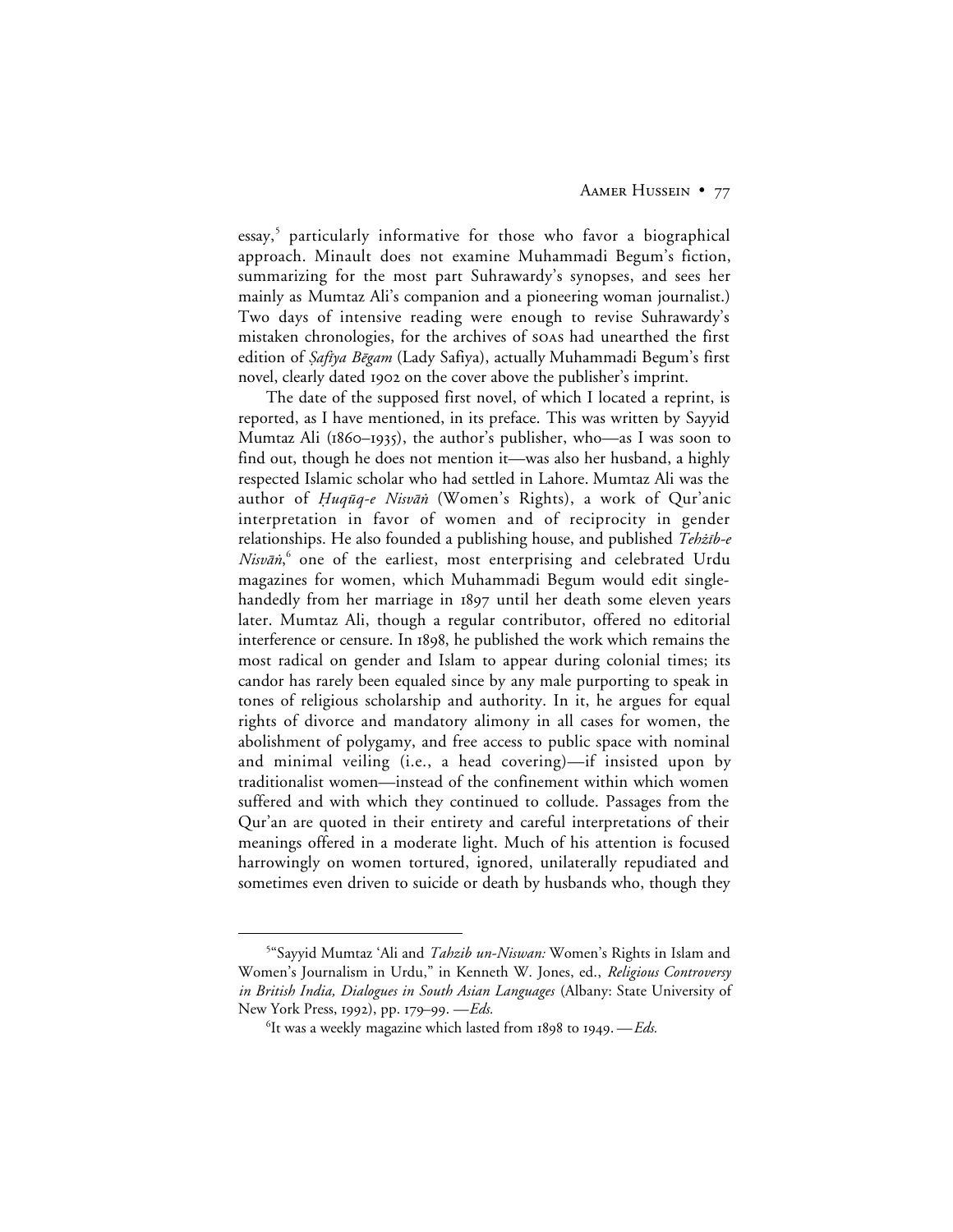claimed to be Muslims, were oblivious to the cardinal sins they were committing.

Muhammadi Begum, the daughter of a father who had insisted on her education, would focus in her writings on social rather than religious criticism, using a low but steadily burning pitch which would render her argument more convincing. Assured of her freedoms as a Muslim woman and reassured, perhaps, by her husband's enlightened reading of the Qur'an, she was determined to pass on these freedoms to other women, not so much by berating prevalent spiritual practices as by highlighting those that were positive and empowering, albeit neglected and unused. We cannot compare Muhammadi Begum with her Western counterparts: she was no Muslim Colette, harangued into her vocation by an exigent husband, nor a retiring neurasthenic Woolf, propped up by an ambivalent one. Mumtaz Ali's encouragement of his wife was of vital significance, but her ultimate vision was to be resolutely her own: she seems to have had no need of intellectual guidance. A more fruitful comparison is with her exact contemporary, the aristocratic Indonesian Kartini, who wrote, in Dutch, about the evils women in Java bore, the socio-political rather than Islamic causes of these evils, and the need for women to express their creativity and autonomy. Kartini submitted to an arranged, polygynous marriage and died in childbirth at the age of twenty-four. Thus she resembled, as we shall see, one of Muhammadi Begum's heroines more than she did Muhammadi Begum herself. The latter appears to have been a poet of talent when she married. The editorial job came with the arranged marriage: it is tempting to believe, after reading her novels, that her own, as well as her husband's, knowledge of her nascent talent was the inspiration for their match. That her journalistic apprenticeship honed her literary skills and led gradually and inevitably to the writing of fiction to convey her message of female emancipation is self-evident. Unlike Kartini, she reached a wide audience of women during her lifetime, and more significantly wrote in Urdu, a language understood by far more women in her country than the language of the colonial masters. Her husband had opted out of colonial service, and their joint enterprise can thus be seen as an early NGO. Though they had links with the clerical aristocracy and the landed gentry, the couple lived a middle-class life as a nuclear family, both of them working full-time in their family business of publishing and journalism. In addition, Muhammadi Begum looked after their home, her stepchildren, and gave birth to one son of her own. Thus the influences she brought to her first novel seem to derive from her own unconventional and yet religiously sanctioned circum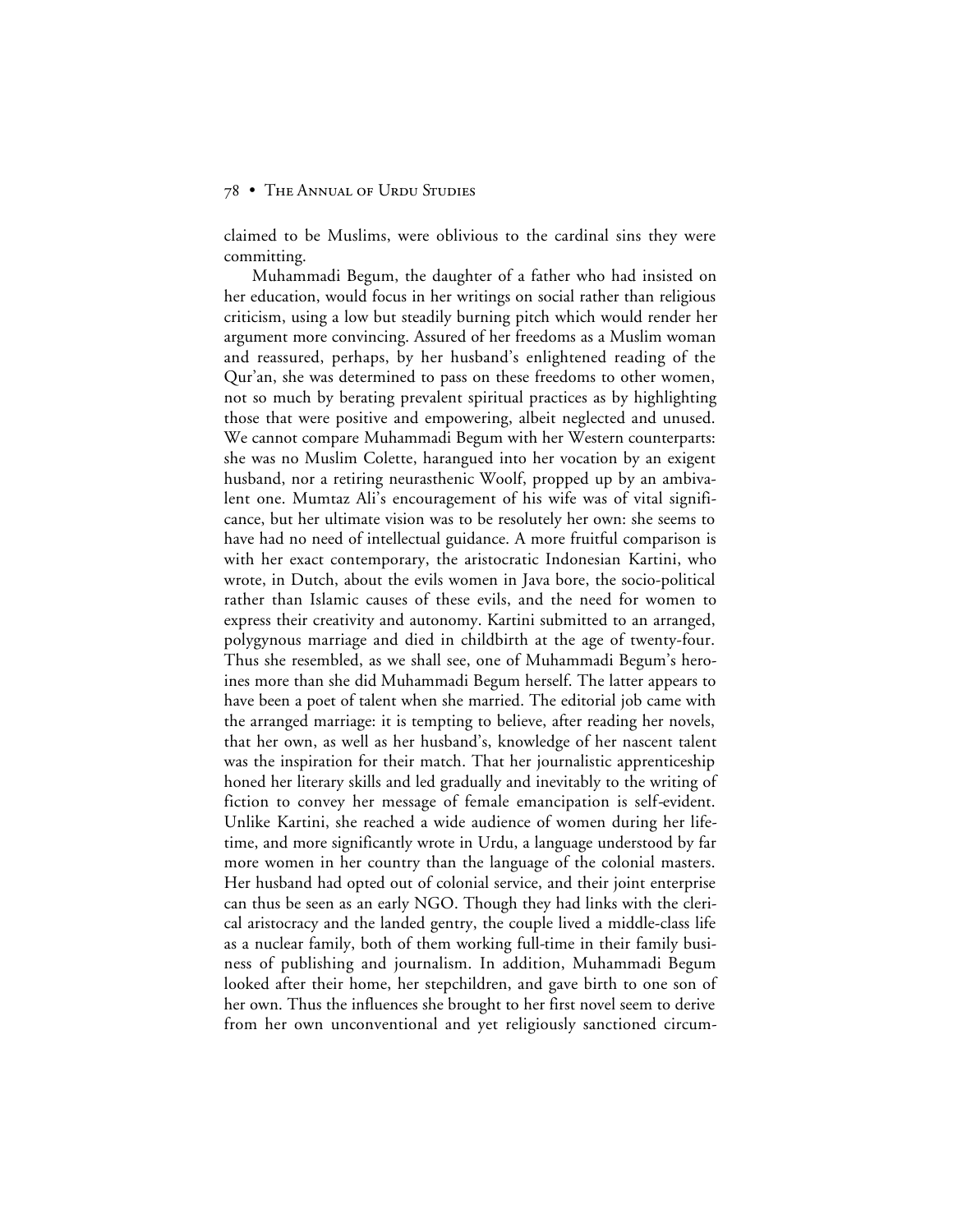stances, her observations as a purdah-observing woman who came into touch with a multitude of voices during her work as a journalist, and her familiarity with her husband's reconstructive scriptural and social project. The influence of Nazir Ahmad, as we shall later see, she would assign to textual scrutiny, questioning and rewriting, ultimately reappropriating a woman's right to speak in her own voice. Suhrawardy's mistaken chronologies imply, instead, that the standards imposed by male authors, however benevolent, were those that Muhammadi Begum inherited and elaborated, thus writing her forever into the margins of patriarchal ideology.

And now to her first novel. *Şafiya Bēgam* is bleak, unrelenting, with a few technical imperfections which derive not from the realist Nazir Ahmad but from the older, fabulistic genres, which were rich in coincidence and correspondence. It is a tragedy, and is in my opinion entirely uninfluenced either by the older author or by Western forms, though one is reminded, by its structure and its content, of Chekhov the dramatist at his darkest, or the Ibsen of *The Doll's House* and *Hedda Gabler*. Safiya, the only daughter of adoring parents, is encouraged to study by her father, and is the peer of any son in her mastery of languages, arts, and even, under the tutelage of an English woman doctor, medicine. Betrothed in childhood to a close cousin, Safiya, now an adult, protests and convinces both her father and the cousin himself to dissolve the commitment. After some conflict, she succeeds, and even agrees to a more suitable match, only to be thwarted by the forces of reaction: her mother, in collusion with the father of the new groom-to-be, forces her to marry her sickly, rejected fiancé. Her refusals, though fervent, are shockingly conventional, perhaps an indication of the power of conditioning: she tries to convince her mother of the social disgrace of contracting and breaking marital transactions. After a night-long vigil in which she writes the story of her life as a warning to her "sisters," Safiya says her prayers for the last time and dies. Here irrealism and innovation combine. Muhammadi Begum, a believing and practicing Muslim, is afraid, as Suhrawardy also aptly notes, to stage a suicide for her heroine. And though, in a scene reminiscent of Greek tragedy, the chorus of onlookers comments that she must have taken poison, the reader, who sees Safiya at the moment of her death, is left to draw her own conclusion, one being that Safiya was deprived of a burdensome life by some such natural cause as a heart attack (self-willed, or more appropriate, granted as an answer to her prayers by divine agency). The trope of heartbreak is evidently borrowed from traditional tales. On the other hand, the third-person narration is broken into by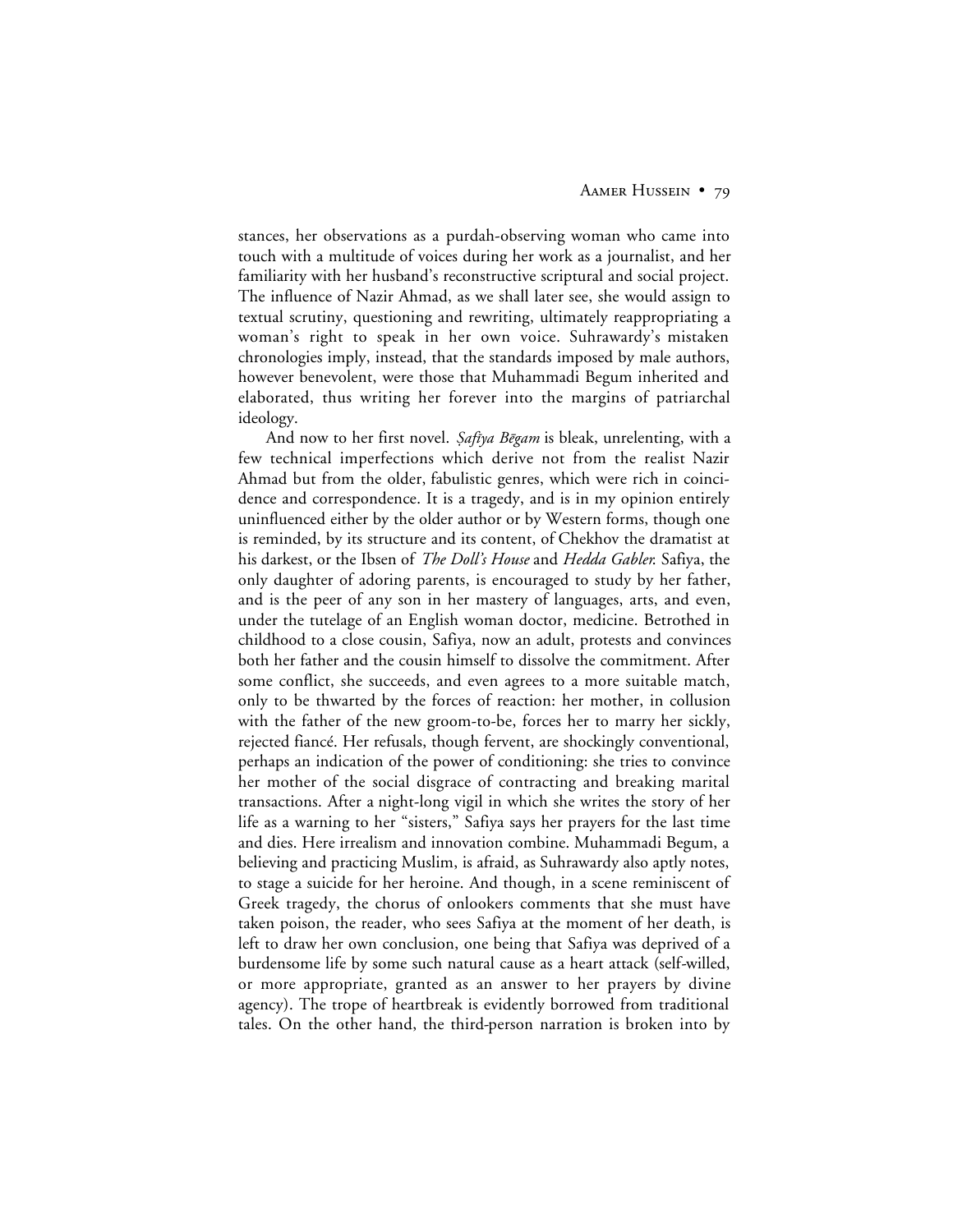Safiya's own written words: for the first time, a woman's *I* resounds in Urdu fiction. What is more, Safiya's last testament is addressed to the editor of Tehżib-e Nisvān, Muhammadi Begum herself, subtly creating the impression that Safiya's is a real-life story retold by the author, slightly amended to protect confidentiality. This explains away the unlikely indication of a natural death.

But this scene, too, was to have a far-reaching effect: Muhammadi Begum's followers would, in later novels, present their readers with a cast of brides who, rather than submit to a feared marriage with a man not of their choice, commit suicide on their wedding night. Occasionally these bids are unsuccessful, as in the bewitching picaresque fiction of the Lucknow writer who called herself merely Khatun (a woman). Here Shaukat Ara, in the 1916 novel of that name, survives poison, and resolutely refuses the suitor her father compels her to accept. Faced with a choice between filial devotion and her own freedom, she finally writes to her father to tell him she is leaving to seek her own fortune (she is educated and, through her own creative efforts, financially independent). As evidence and defense, she refers to a Muslim woman's right to choose her partner, and says: Thus God and His Messenger have decreed. (This phrase of reprimand to the fathers will be used by later women writers, into the thirties, to defend women from outmoded and restrictive social practices.) In Muhammadi Begum's vision, it is as yet impossible for an educated and intellectually emancipated woman of the privileged classes to make a bid for an independent single existence. But a mere eight years later Nazr Zahra, later Nazr Sajjad Hyder, aged sixteen and writing then as Miss Nazrul Baqar—friend and protégé of Mumtaz Ali and Muhammadi Begum, published first in their magazine and then by their press—would enter and explore this contested territory.<sup>7</sup> The heroine of her novel, Akhtarunnisa Begum, forced into marriage with a man not her social or intellectual peer and widowed shortly after, escapes from a life of abjection and the threat of sexual abuse to the freedom of education and financial autonomy in a career as a teacher. She discards the veil as a

 $\frac{1}{7}$ Nazrr Sajjad Hyder is also author of "Purdah," an essay which offers carefully reasoned argument against women's confinement behind purdah; available in English translation by Vasantha Kannabrian and Rasheed Moosavi in Susie Tharu and K. Lalita, eds., *Women Writing in India, 600 B.C. to the Present*, vol. I: 600 B.C. to the Early 20th Century (New York: The Feminist Press at The City University of New York, 1991), pp. 392–93. — *Eds.*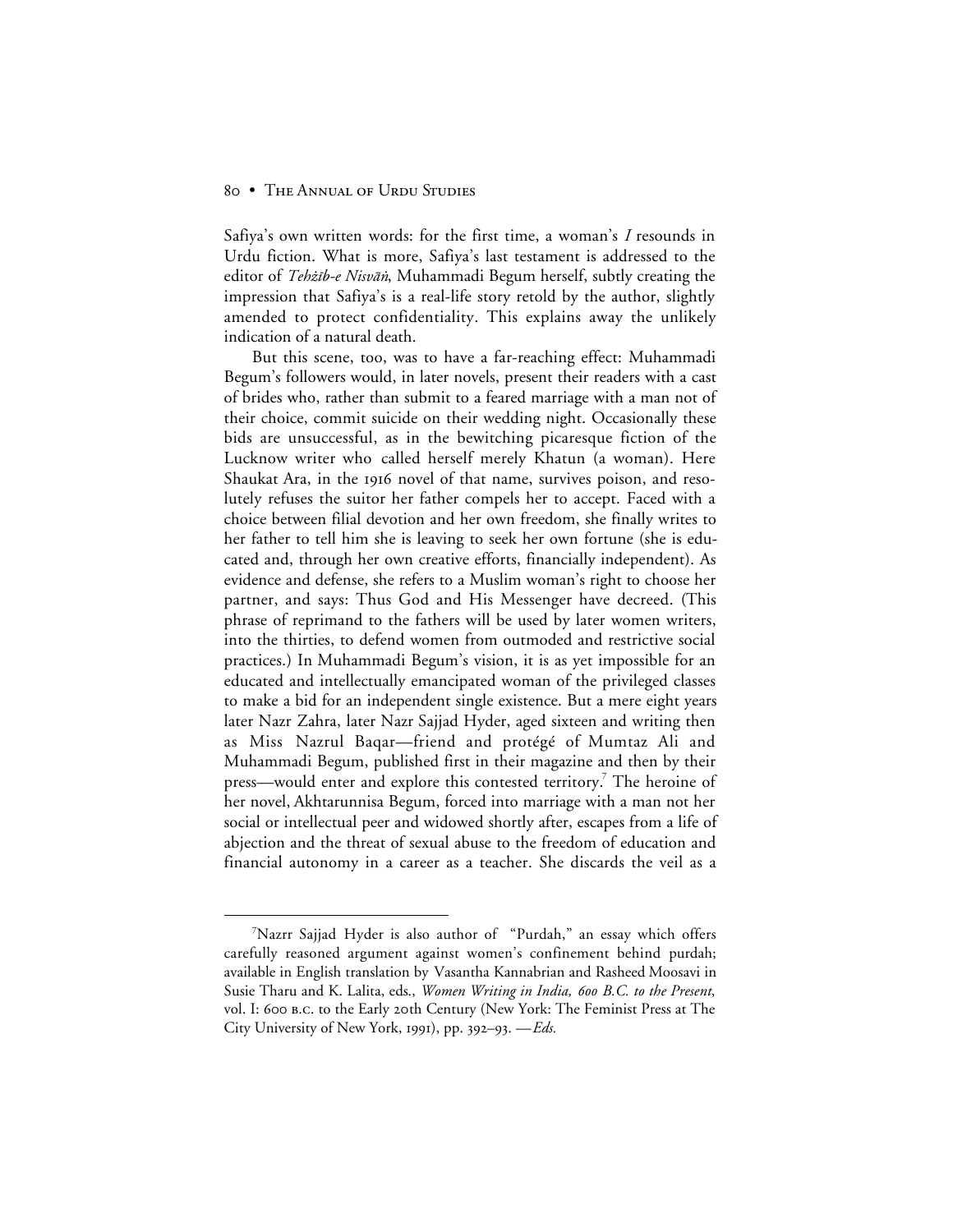matter of convenient necessity. Only then does she return to her negligent father. Hyder concludes by berating men as the arbiters of society and the oppressors of widows in a tirade unprecedented in Urdu fiction, calling upon beleaguered women to take up arms in their own defense. Within about eight years Hyder produced her next two novels. One, aptly called  $\bar{A}h$ -e Mazlūmān (The Sighs of the Oppressed), juxtaposes the lives of two women of vastly different classes, equally afflicted by their husbands' wanton polygamy. Both triumph before the author gives vent to her rage in a rousing demand for monogamy. In the second, *Hirmān Naṣīb* (Fated to Disappointment), polemic is suspended by a writer in command of her medium: Firoza, liberated and unveiled, sorrowing over the early death of her brother, rejects her loved and loving fiancé and dedicates herself to the practice of medicine, as Safiya, too, wished to do. When she reencounters her lover, married now, she sends him away again: she is wed to the hospital she has built as a memorial to her brother. Firoza is probably the first woman in Urdu fiction to prefer a profession to the promise of passion: with her, feminist modernism makes its first appearance. Paradoxically, her creator, who was soon to discard the veil in imitation of her creations, was by now happily married to the elegant writer Sajjad Hyder Yaldaram (1880–1943). The alliance had been masterminded by Mumtaz Ali; Muhammadi Begum had been dead four years.

# **III**

In Muhammadi Begum's early fiction, the terrible threat of the daughter's "sinful" suicide-as-protest is first introduced, indicating that the real sin is, however, the social practice of using women as commodities or chattels. The very institution of arranged marriages is called into question by the author who, ironically enough, had a happy one herself, in all probability because, in the manner of enlightened families of the time, her father not only sought her consent but asked for her approval. Thus, her first published work, a 1901 collection of linked essays called *Rafiqu 'l-'Arūs* (The Bride's Companion), appears at first glance to be cautious and conventional in comparison to Huqūq-e Nisvān, her husband's forceful and dynamic polemical work. However, the books are intertextually related in their common call for reciprocity, or what feminist critics have termed true reform in the personal domain: alliances based on love, mutual trust, and affectionate companionship, qualities lacking from the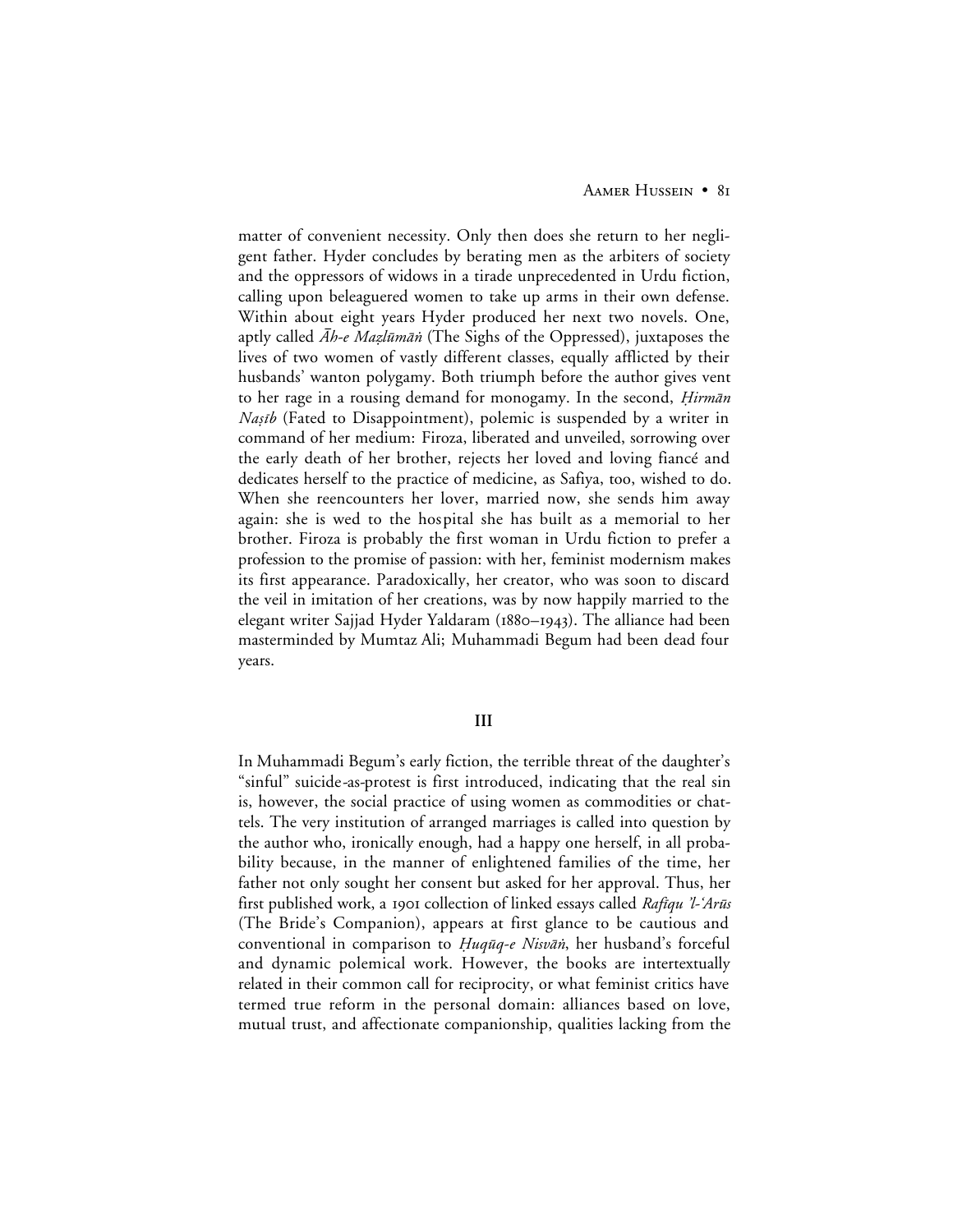unequal marriages the couple condemned. Also in her essays she raises for the first time, albeit tentatively, the question of women—in particular those of the respectable middle classes—and paid work, which she was later to examine in the novella *Sharif Bēti*. This was a matter hitherto regarded as unmentionable, not to say taboo, although perfectly permissible within the frame of Islamic morality. Later, she was also to interview—and subsequently write the biography of—Ashrafunnisa (note the similarity of the names Ashraf and Sharifa), a widow who had earned her living first as a teacher and then as the highly respected headmistress of a girls' school in Lahore.<sup>8</sup> Muhammadi Begum, unlike her heroines, had little respect for social proprieties when it came to women and work, accepting the matter as one of the inalienable rights granted to her sex by their religion, just as she chose to remain in purdah all her life.

Whereas the essays hold up a mirror to her ideals, Muhammadi Begum's fiction addresses the darker aspects of reality. Her feminism, in her essays relegated to subtext, would emerge more clearly in the ongoing process of her storytelling. Here her critique of forced marriages is couched in another critique: the more acceptable protest against the barbaric practice of betrothals and even marriages in childhood, which had nothing to do with Islam and every connection with the retrograde practices of almost all the Subcontinent's communities under colonial rule, during which preexisting social structures appeared to have worsened. The study of the writings of Muhammadi Begum and her successors raises another important question: that of the extent to which the oppression of peoples by regimes imperial, colonial or neocolonial parallels the subjection of women by society, and of the discontinuous coincidence of the rise of women's movements and those of national liberation. All too often the latter appropriates the former and, in the aftermath of independence, dismisses it as a secondary agenda. Then the demand for gender equality rises again, to be faced with fresh hostilities, political, social, religious; it is reformulated with ever more radical words of resistance, for which the documents of self-determination are essential material.

The call for self-determination—and prior to that, self-understanding—is inscribed in Muhammadi Begum's first two novels as a bond

 <sup>8</sup> For a biographical sketch of Ashrafunnisa Begum, a translation of her autobiographical account, and discussion of female literacy and widow remarriage issues, see C.M. Naim, "How Bibi Ashraf Learned to Read and Write," in *AUS* #6 (1987), pp. 99–115. —*Eds.*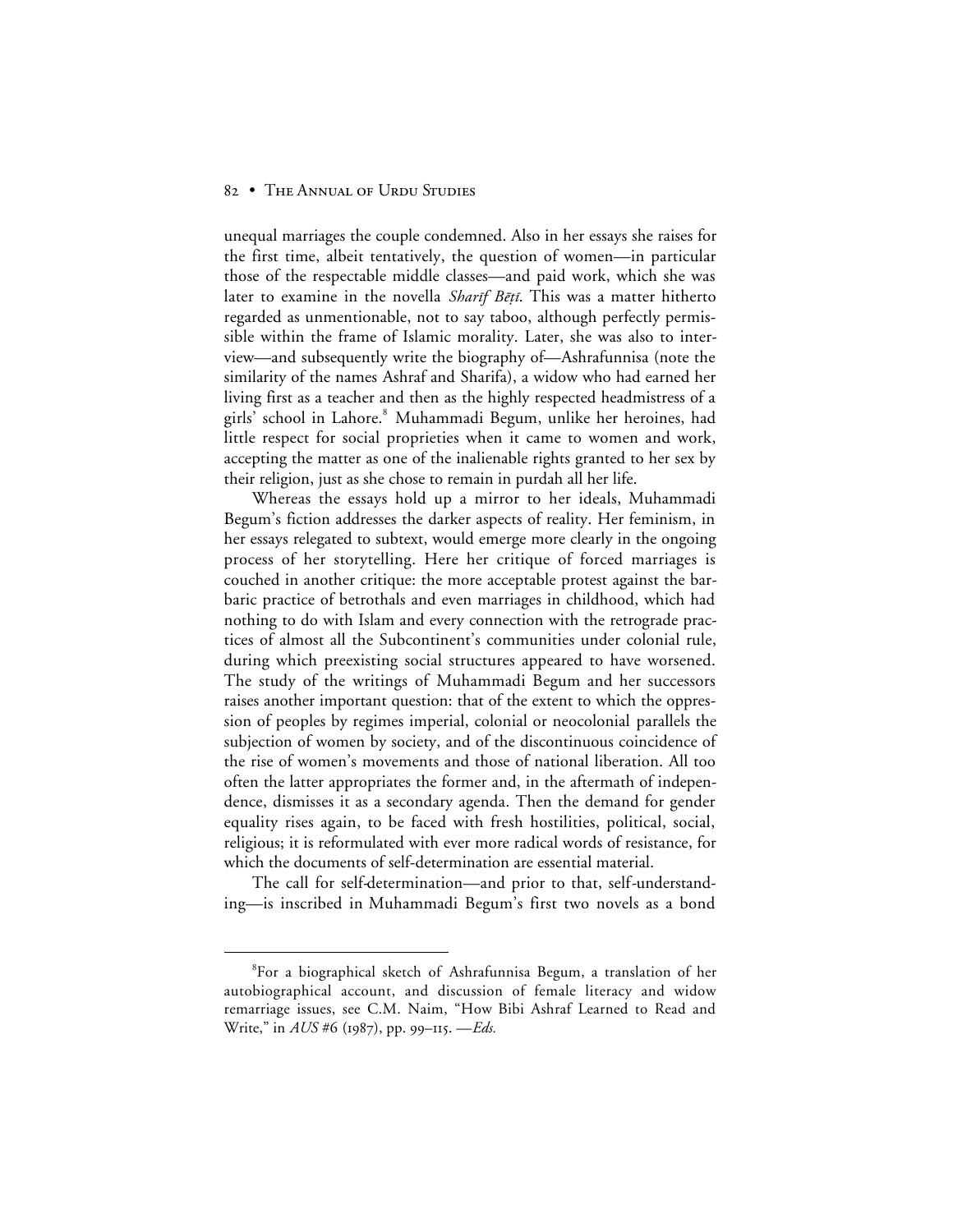between writing and death: it is the knowledge and the fear of immolation that forces silence to speak. Only in her final novel will writing link itself to life. In  $\bar{A}$ *j-Kal* (Today and Tomorrow), Muhammadi Begum's most restrained, compressed and pessimistic novel, the first-person narrator Fahmida addresses her sisters as she approaches her death. Whereas the prose of Safya Bēgum is, though utterly devoid of sentimentality, prone to melodrama, the laconic monologue of Fahmida rejects both. The intertwined detachment and intensity of the earlier novella's third-person narrative and extensive use of dialogue is replaced in  $A_j$ -Kalby a tone that appears to articulate the damaging internalization of a limited and subordinate self-image and position, that of Woman. We are reminded of the more passionate Safiya, who nevertheless uses approved societal norms to protest against her marriage to her diseased cousin, and of Sharifa and her mother, who cross with trepidation the self-imposed fence of conservatism to earn a living. Early in her account, Fahmida tells us that the flaw that drove her to perdition was that of procrastination, putting off until tomorrow what could be done today.

The signaling of fatal flaws of character is a device that Muhammadi Begum may have taken from Nazir Ahmad's classic novels, particularly *Taubatu 'n-Naṣūḥ* (The Repentance of Nasuh; 1874), as she did the name of her heroine. But the older author had used this strategy to castigate masculine defects; Muhammadi Begum's, however, is a feminization of vice and virtue that can be read, we shall see, as highly ironic. It is certainly, if not a reversal of its initial premise, an equal indictment of collective as well as individual failings. Fahmida tells us that she was a brilliant child: if she had been a son, so her father said, she would have made him famous. But she was a daughter, and marriage—to a virtual prince—was her destiny. Her husband was enamored of her presence: her wit, intelligence and gift of repartee enthralled him, but even more, she implies, her physical charms. He surrounded her with gifts and servants; she was not allowed to move. In the absence of attendants he would raise her glass of water to her lips, wipe off the drops, and even pick up her shoes. Thus, she slyly interjects, the indolence which, though innate in her, had been kept at bay by her parents' vigilance and a woman's practicality, grew into sloth. She became a mother. Though she only indicates this, we learn that her husband was as slothful and negligent as she, or his love of pleasure made him so. His estates were being robbed and ruined as he lay in his wife's lap. He decided to act and in doing so requested his wife's assistance in accounting and paperwork. She, lost in her world of self indulgence, neglected both her tasks and her children.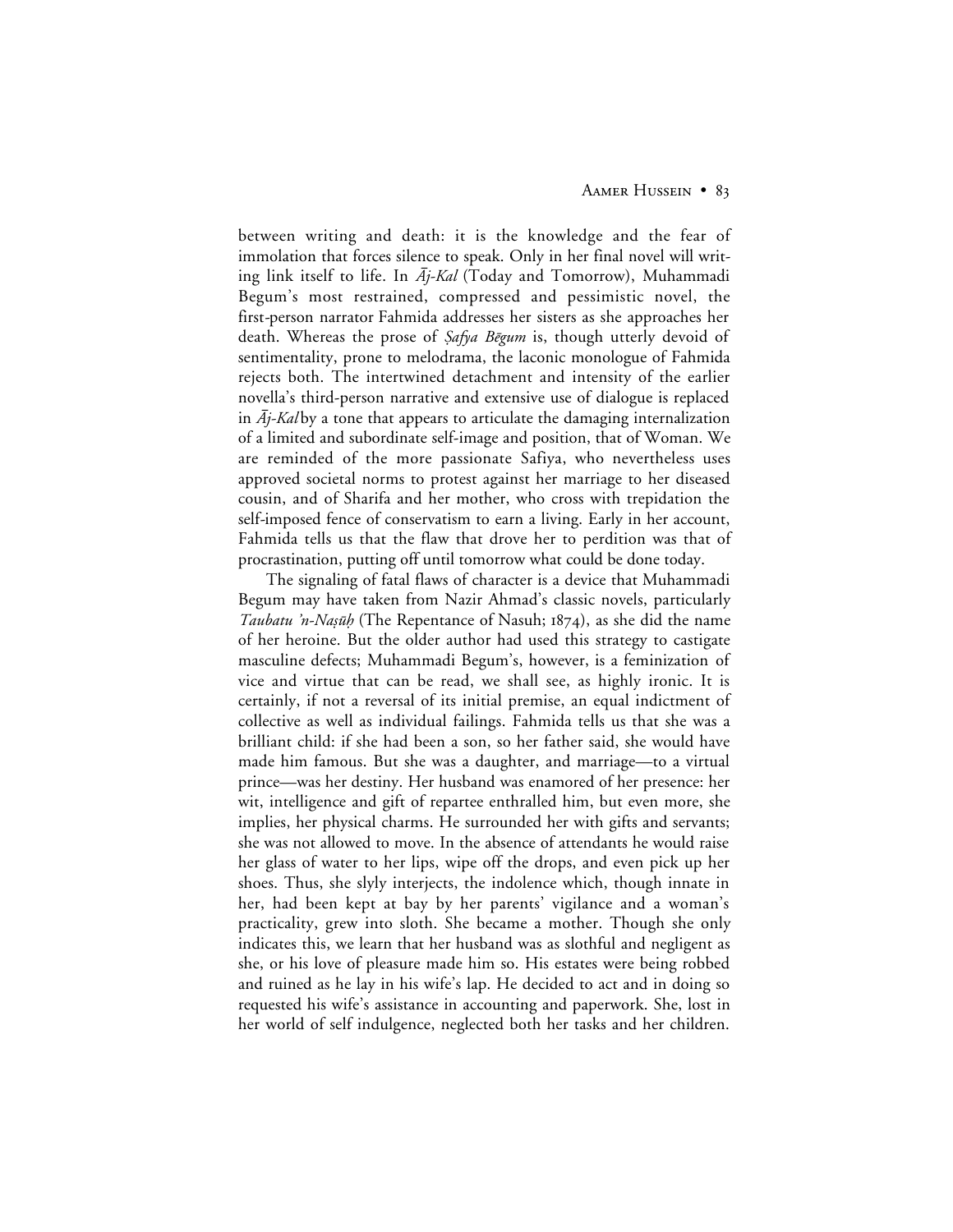But the subtext tells us that her husband, too, became neglectful of her, and delegated responsibilities to her which he did not oversee. When her servant woman robbed them of a neighbor's jewels and she tried to take action against the woman he dissuaded her, rendering her ineffectual. Then a wall needed repair: her requests for help were ignored, and when it collapsed and killed her child her husband sent her, with her younger son, to her parents. Her depression increased, but her husband took another wife and told her not to return; he would continue, however, to support her. He then arranged for the abduction of the surviving child. Her already fragile health deserted her; at the time of the narration, she has succumbed to tuberculosis and is awaiting death. She is writing her memoirs, defying death, putting her considerable talents to use, writing her way out of adversity. Her relentless—and socially sanctioned—self-criticism finally turns to protest:

I admit that I often failed; but O my husband, you who claimed to love me, to treat me this way at the end shames your masculine dignity. I was to blame. But you knew well that I did not have the courage to bear this punishment. You married again, and so be it; but to cut off a piece of my heart and take it away?… My child, my Asif, is lost to me like Joseph to Jacob. (tr. mine)

Now the text, too, announces what the subtext has already proclaimed. Fahmida is more sinned against than sinning: her laziness, a symptom of her unfulfilled existence, is scarcely reason for so complete and dire a punishment; her husband, too, has played his part in her downfall. But there are other, deeper resonances in this cautionary tale. We cannot, with our Freudian and post-Freudian insights, fail to see the link between Fahmida's "laziness" and the pampering of her father and husband who simultaneously laud her intellectual prowess and fail to accord her the dignity of self-determination. In her husband's case, her abilities are seconded as an auxiliary to his own requirements. Unlike the resourceful and resilient Asghari, a male author's projection of feminine identity, she is unable to use them to her own advantage. This theme is underlined by Muhammadi Begum's quiet depiction of a suffocating and claustrophobic feudal milieu, in which Fahmida is initially expected to enact the hetaera—at once witty entertainer and sexual object—for her husband; and later, as a mother, to transform herself into a feudal matriarch. Her "laziness" then transforms itself, as we watch, into a sinister dance of depression/repression: the Hedda Gabler-like self-destruction of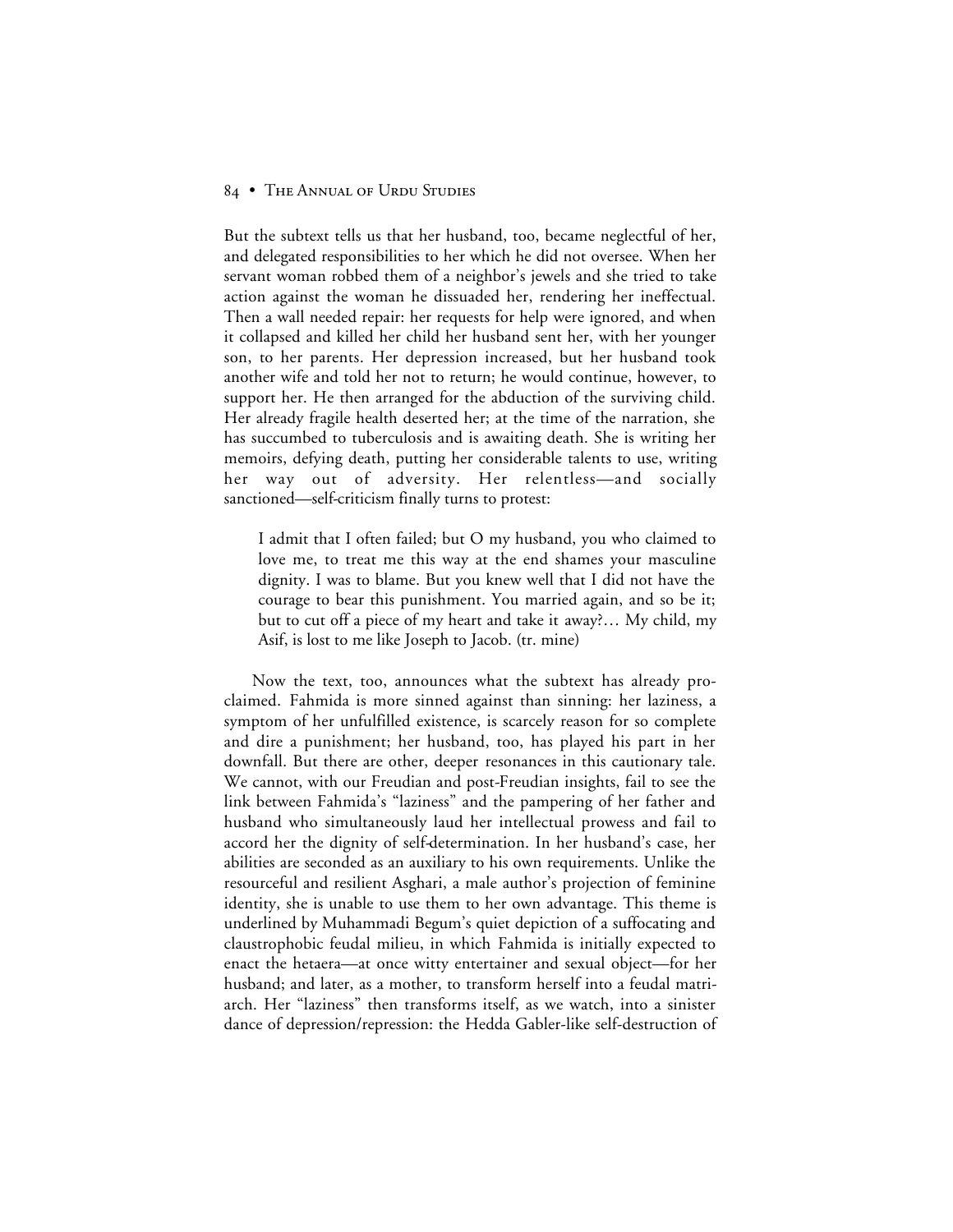a gifted, privileged woman without a container for her energies. Yet, as we have seen, writing her guilt and then her repudiation and unmothering opens the floodgates of Fahmida's silences, allowing her to speak of inequality in the coded but eloquent vocabulary to which she has access.

Thus we see that Muhammadi Begum's fiction, rather than beginning as a diluted tribute to the writings of a reformist master and culminating in tragedy and despair, followed instead the opposite trajectory: as a movement from pessimism and a quiet call to arms, to optimism and hope. Her final fiction, far from being the derivative moral tract of a novice writer, was a seasoned storyteller's clever reformulation of a Cinderella-like traditional tale in terms of contemporary realism—a parabolic and yet pragmatic message to future generations, which would wean them from the  $mir^2at$  (mirror) on which they had hitherto been nurtured, and offer a text both complementary and contradictory. It was a vision arrived at after her long process of observing, analyzing and articulating collective despair. *Sharif Bēti* is also the highly sophisticated reclaiming, by a woman and for women, of women's territory. Muhammadi Begum reworks and amends, with affection and insight, the reforms suggested by Nazir Ahmad. The world she presents is a world of women, an underlying network of alliances which crosses class boundaries and encompasses an economy of surplus of which men are only faintly aware. Men, though often villainous, are phantoms in Muhammadi Begum's imaginative recreation of her world: fathers, like Safiya's and Fahmida's, sympathetic but weak, husbands and fiancés sentimental and treacherous. Hope lies with the young: the supportive brother in *Sharif*  $B\bar{e}$ *ti*, still intellectually and ideologically unformed, is the ideal male.

Sharifa, even though unwittingly, achieves what Asghari could not: she regards her teaching as profession and vocation, and the education of her brothers as a goal. She, too, keeps a journal recording her travails, but it is a chronicle of progress from despair to aspiration. One of Muhammadi Begum's purposes was to reach the children of underprivileged families, and to do so she inscribes religious sanctions in the book: like her own creation, the comical working-class godmother to Sharifa's Cinderella, she divests young women of their genteel prejudices, encouraging them to earn their living both as a response to deprivation and contingency and as a source of self-fulfillment. She also offered to her followers the use of words, as weapon and gift. Her slender, compact novels created the first generation of women writers; the magazine she established and the press her husband ran gave them their platform. Nazr Sajjad Hyder wrote several more novels and also joined the movement for